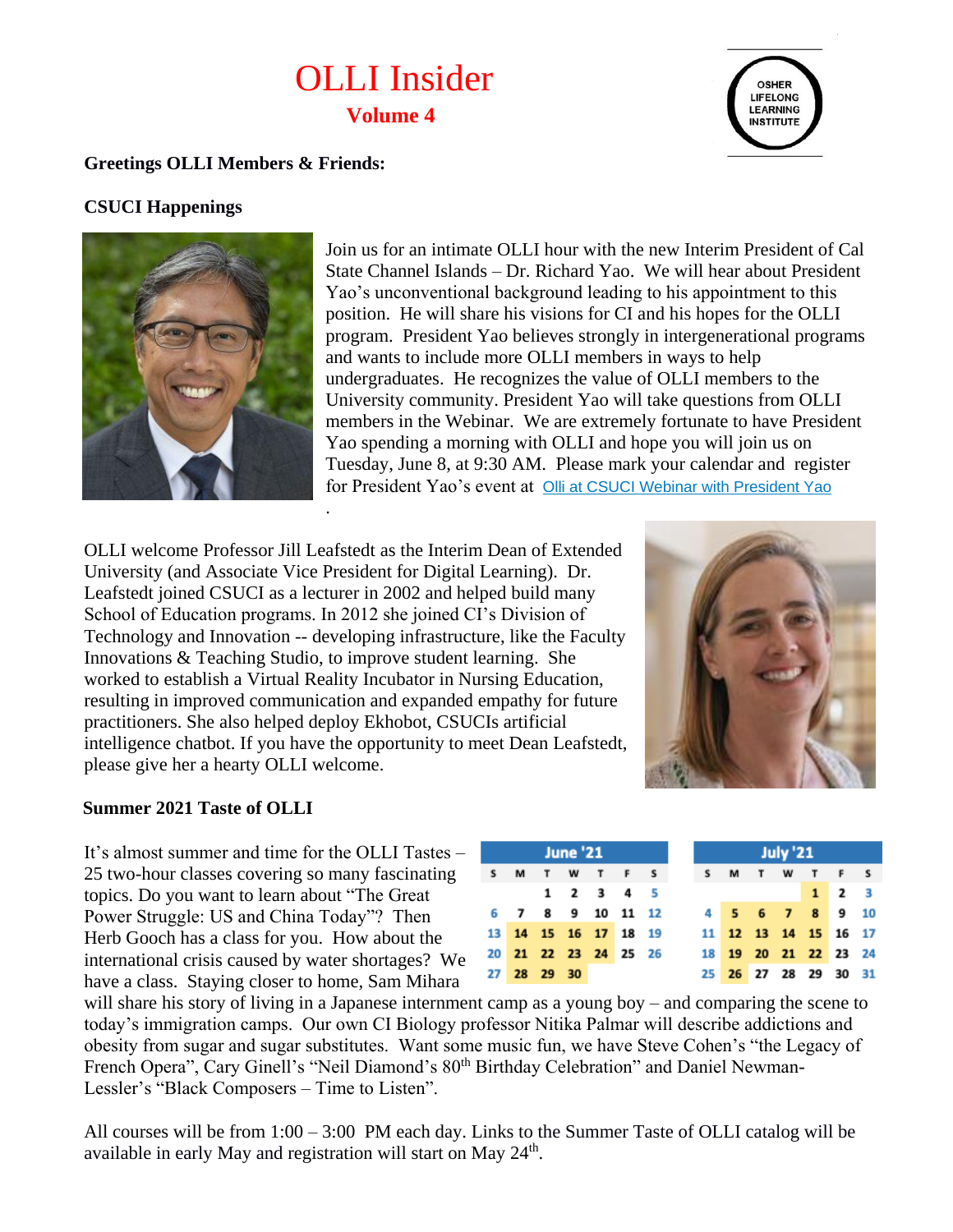#### **Who's Who in our OLLI Community – Meet Al Reeves, OLLI Member since 2018**



Our Spotlight OLLI member for this issue of the Insider is Dr. Clarence Reeves, MD. Commonly known to OLLI folks as Al, Dr. Reeves relocated from northern California where he grew up and has called Camarillo home since 1978.

Dr. Reeves went to medical school at UCLA, but Camarillo beckoned. Upon arriving in Camarillo, everyone thought he was going to work at the Camarillo State Hospital (now repurposed as CSUCI) but his actual plans were to join a private practice in Family Medicine. After 27 years in private practice, five years administering various Ventura County clinics, and three years as Chief Medical Officer of the Gold Coast Health Plan, Al retired, but has not cut the surly bonds of employment as he continues as a part-time contractor with Gold Coast Health Plan.

Al credits his involvement with OLLI to his wife. "I became interested in OLLI because my wife, Adrienne couldn't stop talking about how great the classes were." This year Al became a member of the OLLI events committee. His stellar achievement so far has been to arrange for the two National Park Service (NPS) virtual tours of Ellis Island and the Everglades. If you missed these virtual events, recordings are available at: [Ellis Island and Everglades Virtual Tours.](https://ext.csuci.edu/programs/professional-community-ed/osher-lifelong-learning-institute/)

None of the couch-potato semi-retirement for Al. He regularly walks three miles a day, dabbles in maintaining a garden, and plays bridge (albeit on-line due to Covid restrictions). He also volunteers on the board of Livingston Memorial Visiting Nurses Association and at the Camarillo Farmer's Market.

#### **Spring 2021 Courses Satisfaction Survey**

We hope you enjoyed the Spring 2 session. If you took courses, please complete the Satisfaction Survey for each course you took when OLLI notifies you that the Satisfaction Survey is open. Your input is important as the Curriculum Team needs your feedback to maintain and improve the quality of OLLI courses.

## **Exciting Trip by OLLI Students to Tunisia**



Just where is Tunisia? It is on the Mediterranean Coast of North Africa wedged between Algeria and Libya. After attending Bill Garlington's OLLI class, seven OLLI students took off for two weeks to see and discover for themselves the wonders of Tunisia. Most of them didn't know what to expect.

The Tunisians love Harrisa, a hot chili paste that comes with every meal. Yikes! You can buy Tunisian Harrisa at Trader Joe's.

Have you ever visited a UNESCO Heritage Site? The group visited several, including Carthage and Dougga.

Carthage was an important trading hub of the ancient world while Dougga is the best-preserved Roman town in North Africa.